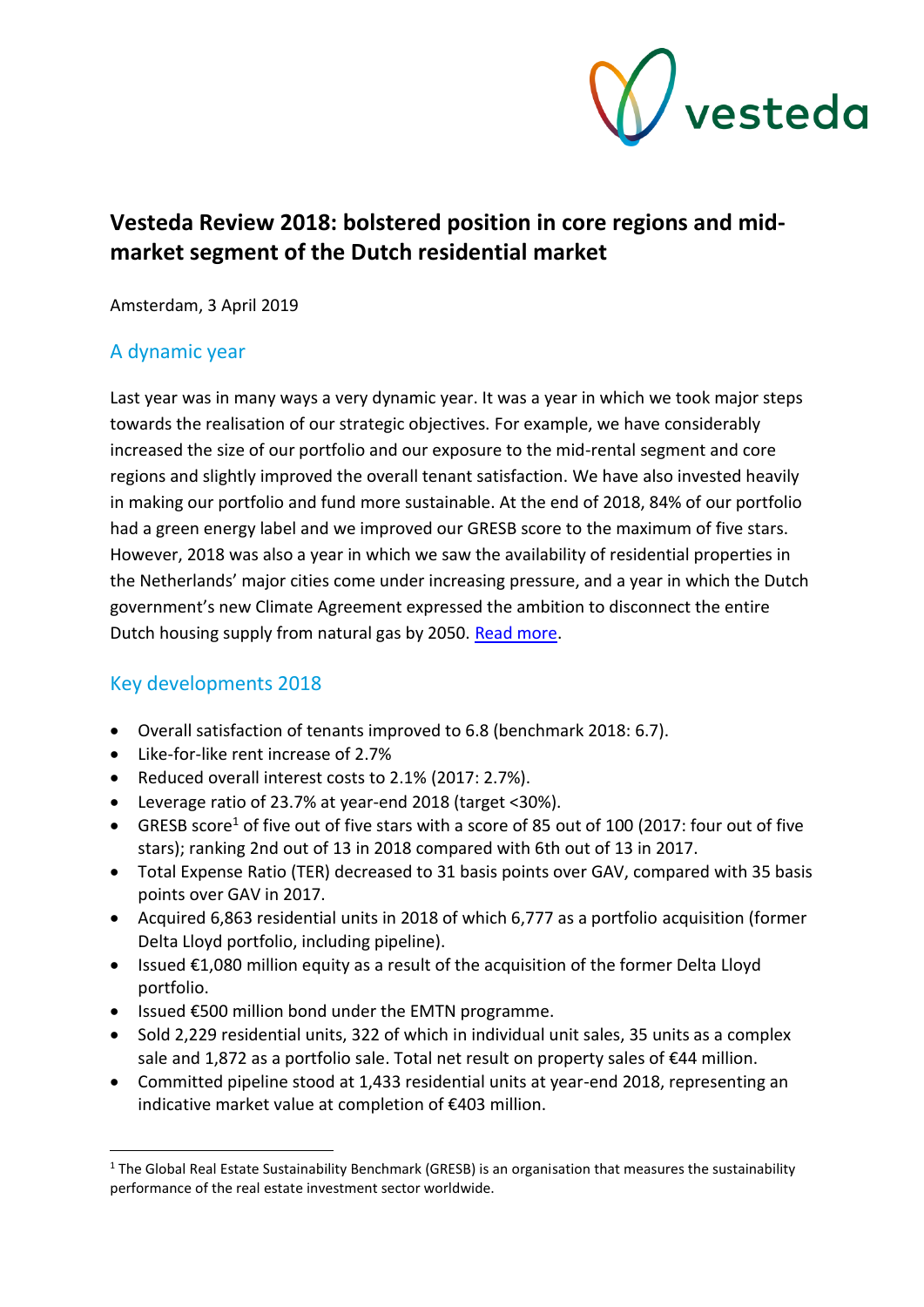

• Outperformance of the three-year MSCI IPD Netherlands Residential Benchmark both in terms of direct return (+0.2%) and capital growth (+0.5%).

# Key figures 2018

| Income (in $\epsilon$ million)                                | <b>FY 2018</b> | FY 2017 |
|---------------------------------------------------------------|----------------|---------|
| Theoretical rent                                              | 290            | 254     |
| Loss of rent                                                  | (9)            | (7)     |
| <b>Gross rental income</b>                                    | 281            | 247     |
| Service charges income                                        | 10             | 10      |
| <b>Revenues</b>                                               | 291            | 257     |
| Property operating expenses (excluding service charges)       | (65)           | (57)    |
| Service charges                                               | (16)           | (16)    |
| <b>Net rental income</b>                                      | 210            | 184     |
| Result on projects in progress                                |                |         |
| Result on property sales                                      | 44             | 13      |
| Management expenses                                           | (18)           | (16)    |
| Interest expenses (including amortisation of financing costs) | (29)           | (31)    |
| Unwind transaction derivatives                                |                | (12)    |
| <b>Realised result before tax</b>                             | 207            | 138     |
| <b>Unrealised result</b>                                      | 825            | 544     |
| <b>Result before tax</b>                                      | 1,032          | 682     |
| Tax                                                           |                |         |
| <b>Result after tax</b>                                       | 1,032          | 682     |
| Revaluation of Property Plant and Equipment (PPE)             | 2              | 1       |
| Unwind transaction derivatives                                |                | 12      |
| Revaluation of derivatives                                    |                | 6       |
| <b>Total comprehensive income</b>                             | 1,034          | 701     |

| Statement of financial position (in $\epsilon$ million) | 31 December<br>2018 | 31 December<br>2017 |
|---------------------------------------------------------|---------------------|---------------------|
| Total assets                                            | 7,337               | 5,084               |
| Equity                                                  | 5,517               | 3,819               |
| Debt capital                                            | 1,746               | 1,177               |
| Leverage ratio (in %)                                   | 23.7                | 23.2                |

| <b>Return on Equity</b> (in % of time weighted average equity) | <b>FY 2018</b> | <b>FY 2017</b> |
|----------------------------------------------------------------|----------------|----------------|
| <b>Realised return</b>                                         | 4.6            | 4.1            |
| return from letting                                            | 3.6            | 4.1            |
| return from property sales                                     | 1.0            | 0.4            |
| return from unwind transaction derivatives                     | 0.0            | (0.4)          |
| <b>Unrealised return</b>                                       | 18.4           | 16.2           |
| Total return                                                   | 23.0           | 20.4           |
| Return from other comprehensive income                         | 0.0            | 0.5            |
| Total comprehensive return                                     | 23.0           | 20.9           |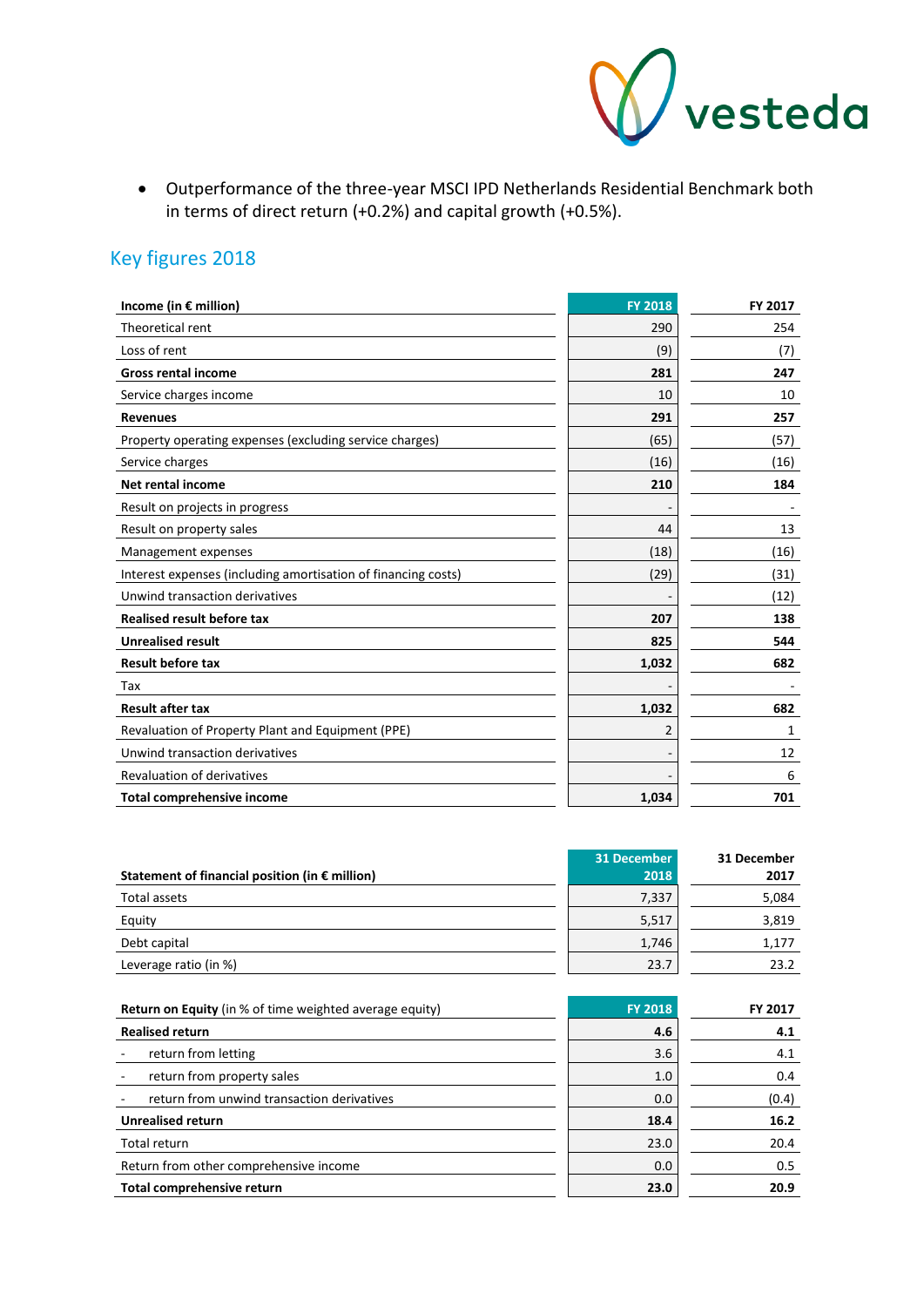

### <span id="page-2-0"></span>Message from Vesteda Managing Board

#### Vesteda boosts position in mid-market segment and cities

In the first half of 2018, Vesteda bolstered its position in its core regions and the mid-market segment of the Dutch residential market with two major transactions. In April, we sold part of our portfolio, totalling 1,872 homes (90% of which is in the government-regulated segment) and at the end of June we acquired the former Delta Lloyd portfolio of 6,777 homes from NN Group.

Our portfolio, including the committed acquisition pipeline of 1,433 homes, comprised a total of 29,242 homes at year-end. Our exposure to the mid-market segment and the primary regions increased to 73% and 91% respectively.

#### Focus on sustainable living

In 2018, we have made good progress on our ESG objectives. Our sustainability programme is on schedule, and we invested in various new projects in the year under review. These projects relate among other things to resource consumption, portfolio sustainability, stakeholder engagement and Health & Well-being. For instance, we registered our 'Aan de Rijn' apartment complex in Arnhem for a WELL Building Standard certificate. WELL is a certification system aimed at improving the impact of a building on the health, comfort and well-being of its users and is a perfect fit with our ambition to play a leading role in the field of sustainable living.

#### Project Milestone – 3D-printed concrete houses

In May of last year, the Eindhoven local council, the Eindhoven University of Technology and the companies Van Wijnen, Vesteda, Saint Gobain-Weber Beamix and Witteveen+Bos announced plans to realise the first fully habitable home to come directly from a 3D printer. The home will be the first of five homes to be built with 3D-printed concrete, which will be built in Eindhoven in the years ahead. The innovation of 3D printing has the potential to revolutionise the future of residential building in terms of speed, affordability and freedom of form and choice. We are proud that Vesteda is involved in this project and that we will include the first 3D-printed concrete home in our investment portfolio in 2019.

#### Continuing pressure in the Dutch housing market

Even though expectations are that house price growth will moderate, this will continue to be a matter of concern and it continues to dominate the public and political debate on the housing market. A lot of attention is being devoted to potential regulatory measures. Some cities, such as Amsterdam and Utrecht, have already taken measures. On a national level, the Dutch government is considering implementing legislation that would give municipalities with tight housing markets the power to cap prices for new rental contracts at a certain percentage of a government-set property value, the so-called emergency button. However,